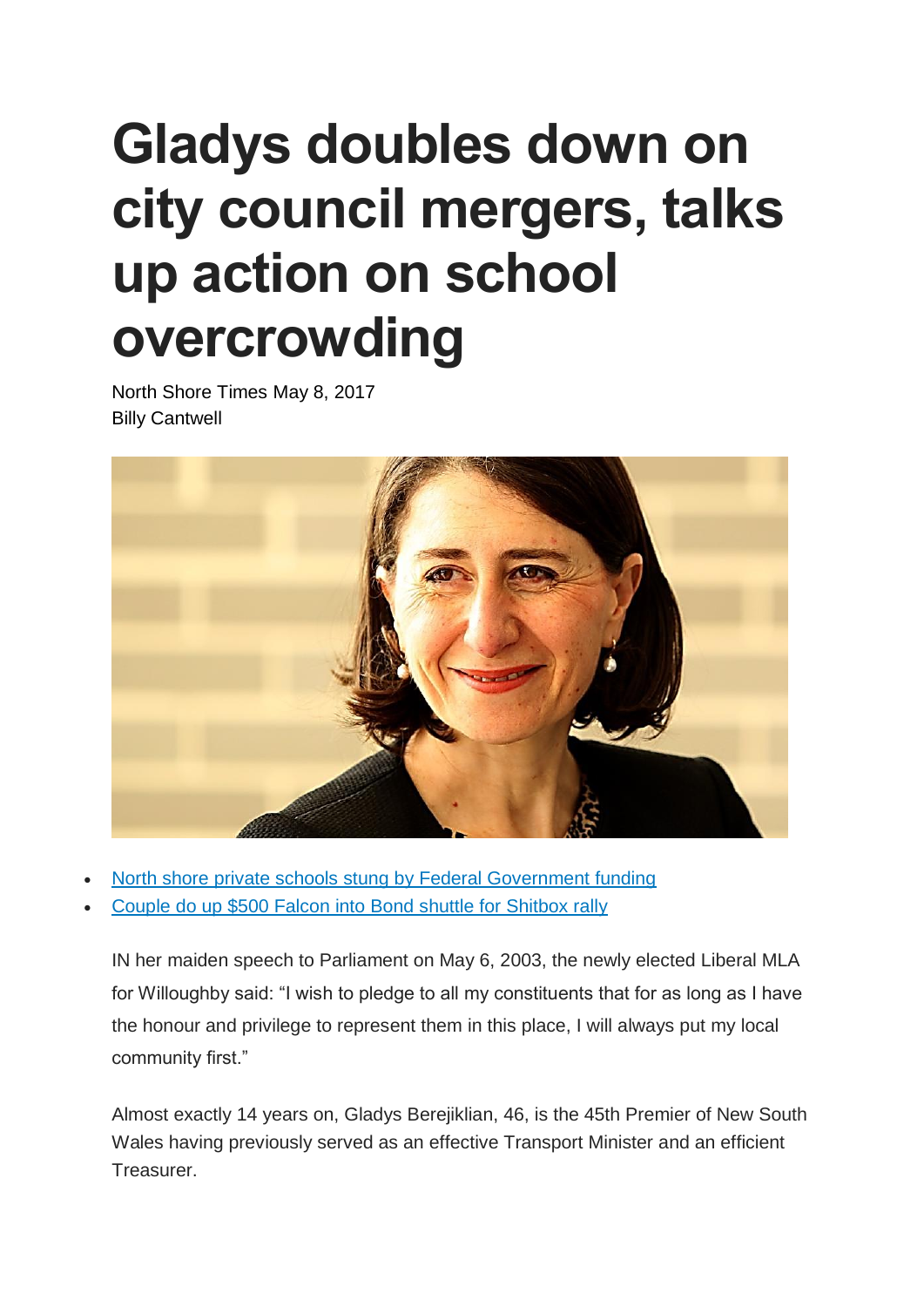Her public profile has soared. Just over 100 days into her premiership, she has clearly embraced the responsibility of running Australia's most populous and dynamic state.

Such is her enhanced recognisability that both the electorate and the media now need only use her first name. Brand Gladys, it seems, has found a market.



*Premier of NSW Gladys Berejiklian at her Northbridge home. Picture: John Feder*

But the former banker, who now calls Northbridge home, is facing a plethora of challenges, not least in her own area. Her government's determination to push through unpopular council mergers has infuriated ratepayers in Ku-ring-gai, Lane Cove, North Sydney and Mosman; historical underinvestment in school infrastructure has led to chronic overcrowding particularly in public primary schools, and jaded commuters remain apoplectic about Sydney's relentless gridlock.

Looking ahead, she will also have to steer the ship through the troubled waters of imminent population growth with the harbour city slated to accept two million more people by 2036.

"We are growing," she told the North Shore Times.

"Clearly my goal is, no matter where you live in Greater Sydney – whether it's my community or another– you should still feel a sense that your community is not changing too much, that the local character is protected."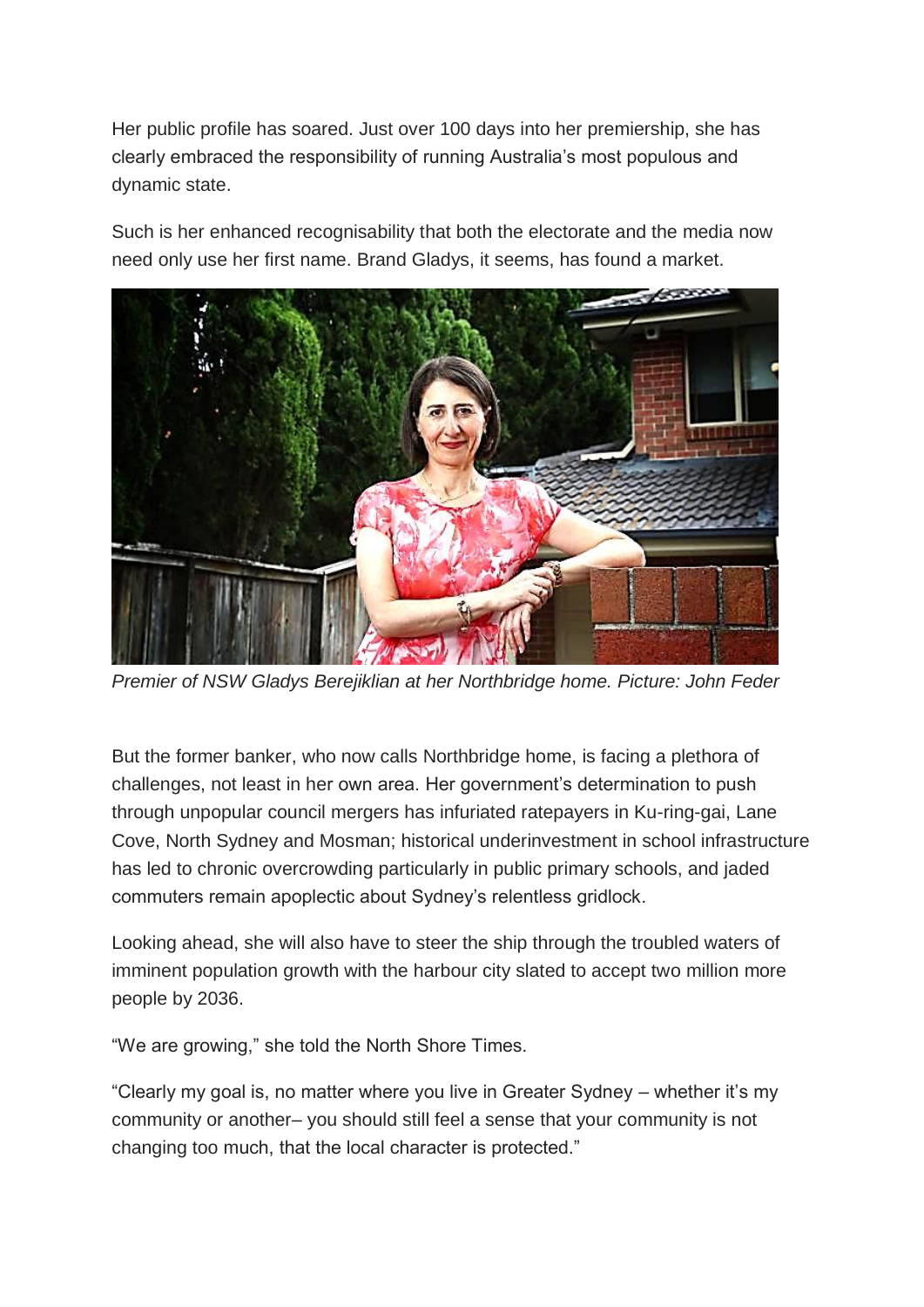The Greater Sydney Commission wants the north shore to increase its population by 18 per cent while other areas face targets as high as 36 per cent. Some, including the Australian Institute of Architects, believe the north shore – with its wellestablished public transport infrastructure – should take a larger share of the increase. But the Premier disagrees, pointing to Chatswood as an example of how the area had already embraced increased density and population growth.



*Gladys Berejiklian, with her family at Maggio Cafe in Cammeray. Picture: Justin Lloyd.*

"If you look at what Chatswood looked like 15 years ago to what it does now, you wouldn't recognise it. I feel we've done our bit and obviously will continue to do our bit but I also feel it's very important in well-established areas to protect the amenity. Our area is older and it's been built up over many decades. Other areas are what we call 'greenfields' and haven't had that built-up nature, so I'm very pleased with the (north shore population) targets. I think they're reasonable."

Ms Berejiklian has already survived an early test of her popularity in the community with last month's North Shore by-election, won narrowly by Liberal candidate Felicity Wilson.

In September, ratepayers are scheduled to go to the polls for local government elections. Given that her government remains determined to push through council mergers, does she concede that the elections may be seen as meaningless?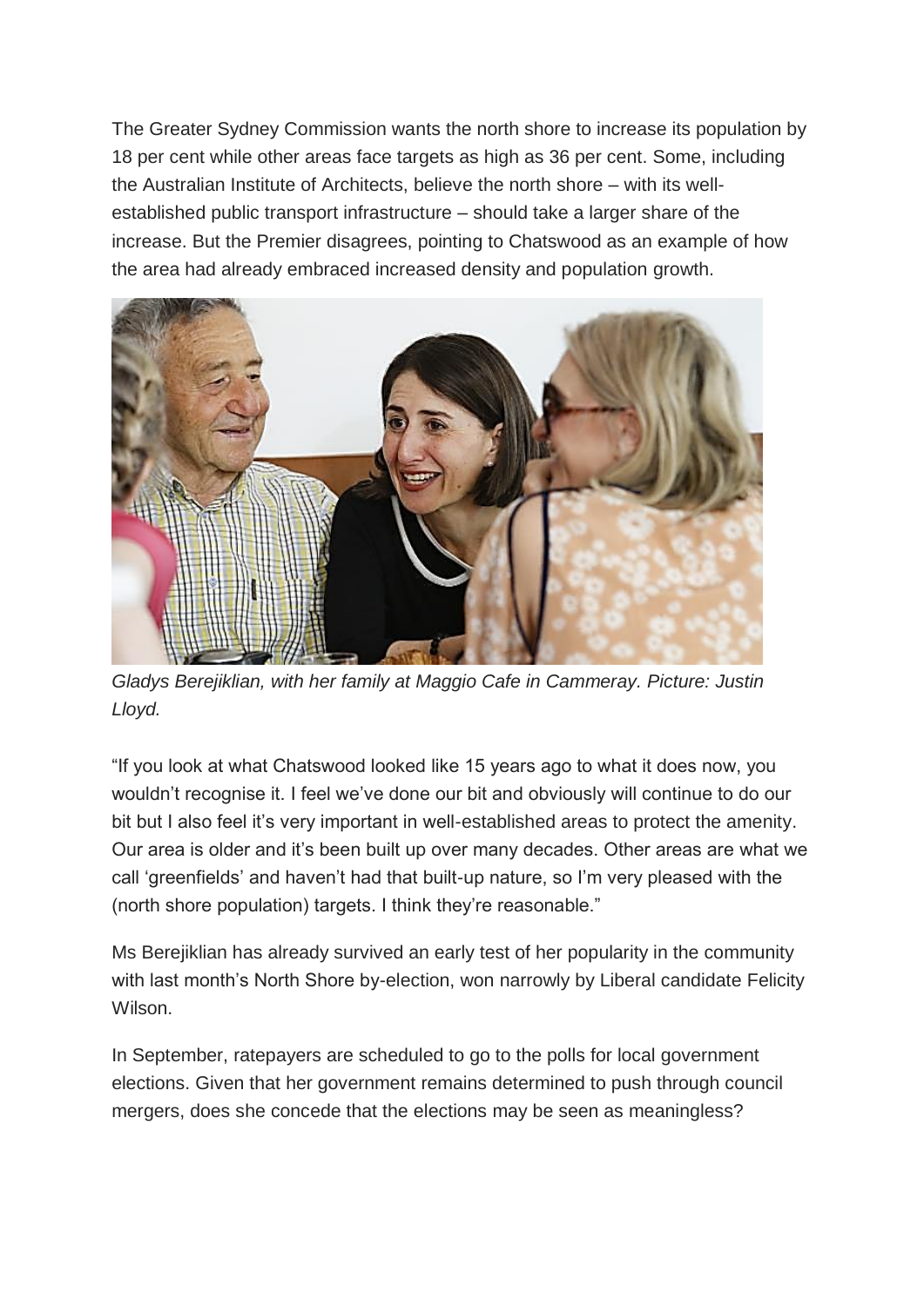"I completely accept that I would prefer that things were more certain," she conceded. "We've dealt with the vast majority of council mergers and we're down to the last five."



*NSW Premier Gladys Berejiklian with her family after her swearing-in ceremony at Government House in January. Pic: AAP Image/David Moir*

The government recently missed a deadline to appeal against Ku-ring-gai Council's successful court bid to block the merger with Hornsby. Ms Berejiklian said the government was considering legal options but she remained committed to amalgamations.

"I would like to see it through and I know that some community members have a different view. I believe in the reform. I think it's important for the future of our community."

She played down the brand loyalty to existing individual councils, declaring herself a resident of the "lower north shore".

"I don't really feel a community of interest with the council. I feel I have a community of interest with the lower north shore. I think most people feel like that and just want to see their councils run efficiently."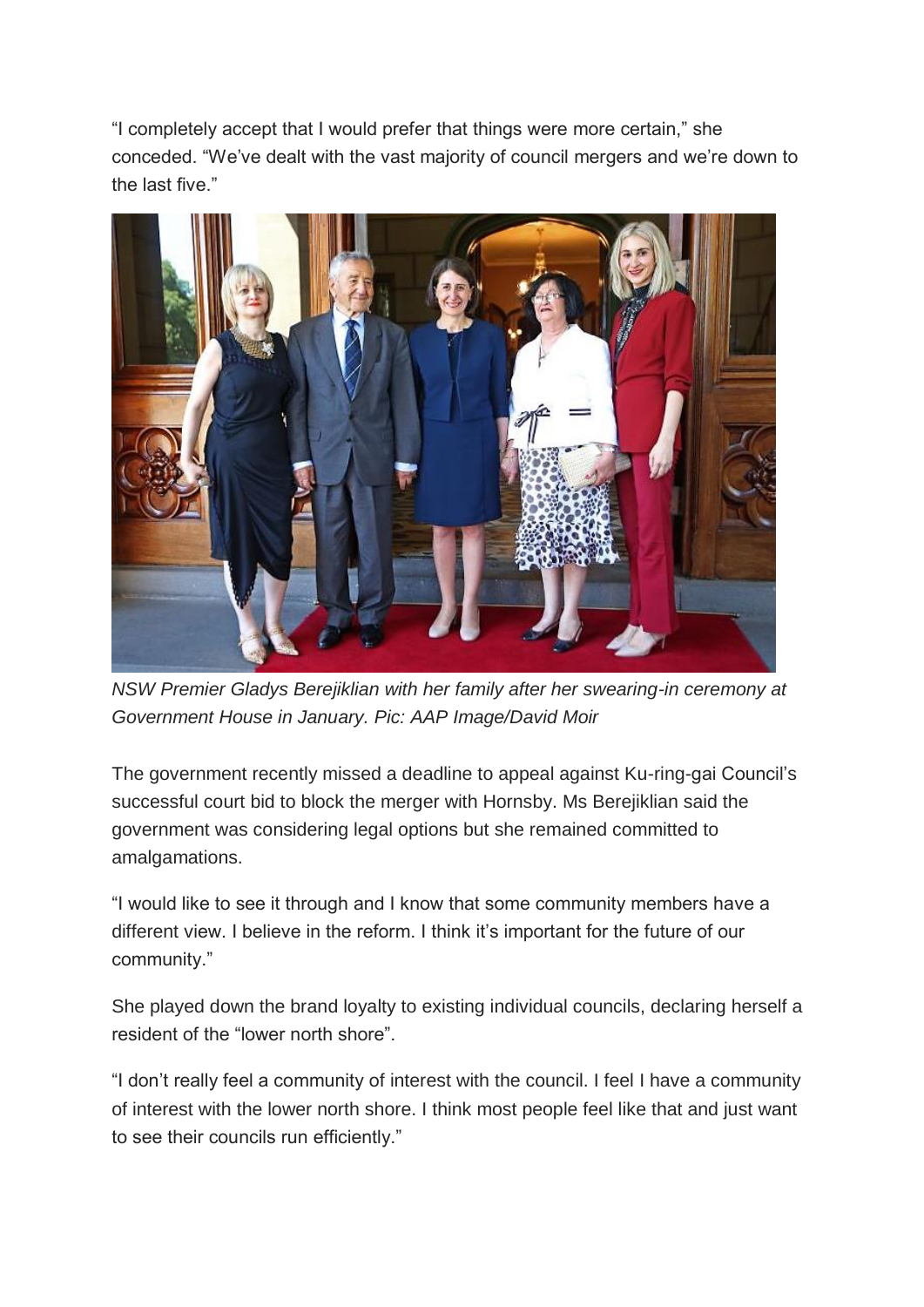She insisted protection of amenity in local communities would be easier under merged councils.



*Gladys Berejiklian, like Hillary Clinton, is now known by just her first name.*

"(People) should not be concerned about what amalgamations are going to do to our community. In fact what amalgamations do is to allow us to concentrate development in parts of our community where it's acceptable and to protect our suburbs.

"So I say to people we have a greater chance of protecting our local community, of ensuring we keep what is sacred to us by supporting the amalgamations in my view."

Overcrowding in north shore schools is another bugbear for many parents but the Premier said she believed that her government had confronted the issue.

"When we came to government, for 16 years our community had been completely ignored and I've now ensured that every school in our community has received an upgrade or else has been allocated money for one."

Chatswood Public, she said, would be next.

"The Education Minister and myself are looking at (Chatswood Public) closely and I appreciate the site challenges. It's essentially an inner-city school. There is huge demand. It's an outstanding school."

Housing affordability is another key priority. Allowing homeowners to painlessly downsize is something the Premier sees as a concern for older residents.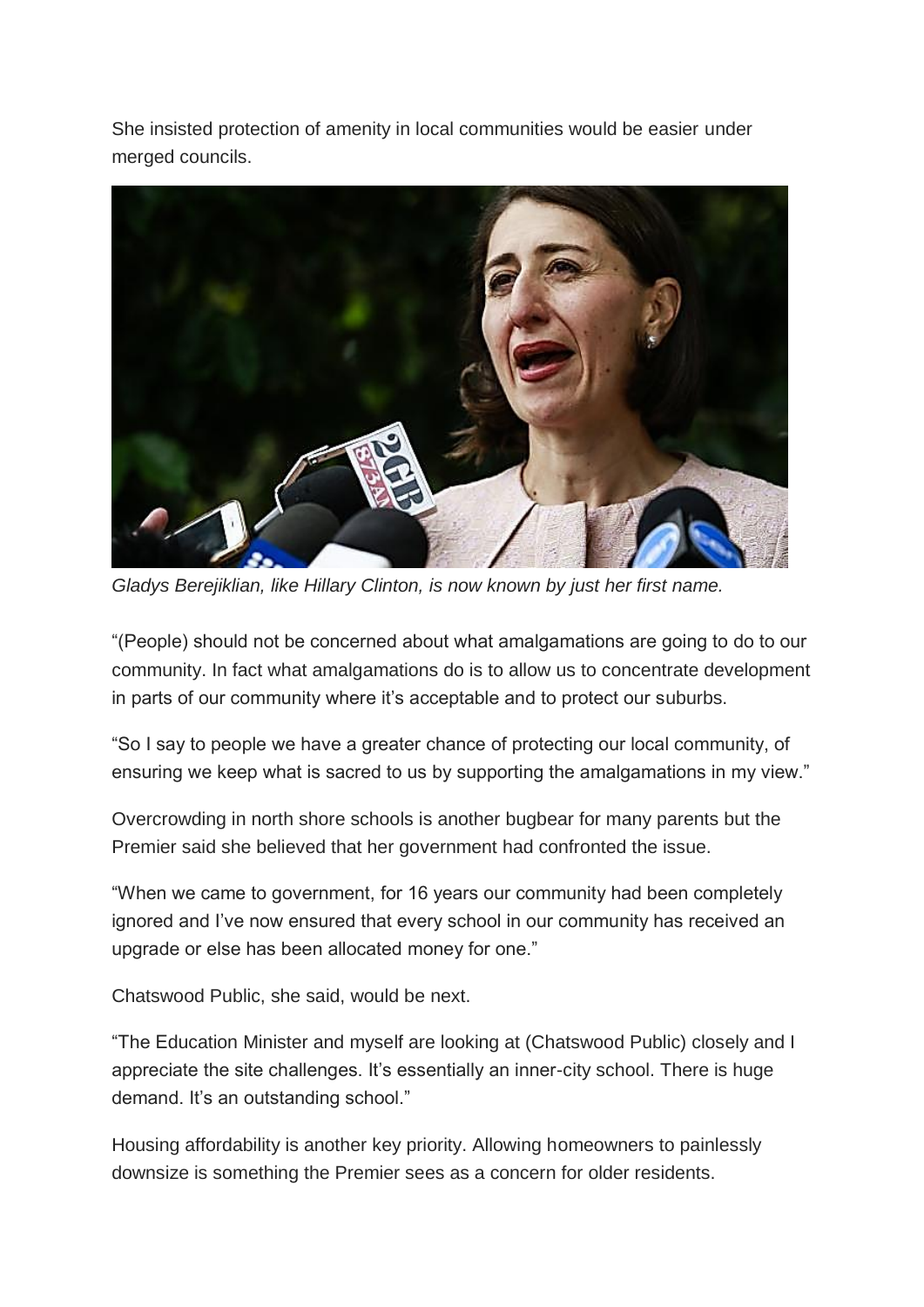

*Gladys Berejiklian's outlines agenda in first news conference as NSW Premier*

"Their main concern is 'I've lived in this suburb for 30 or 40 years, raised my children ... will I find something in my local community?' That's where the challenge comes: do you provide extra housing and how does that affect the character of the area? But also how do you support people who want to make that move."

## **Comments**

## **Dennis**

It's a shame that Premier Berejiklian refuses to honour her commitment to listen to the people and put her 'local community first', both for the residents of councils being forcibly merged and for the Liberal Party itself.

There is no evidence to support her contention that 'most people don't have a feeling of community of interest with their council'. It's unfortunate she feels disconnected that way but the overwhelming feedback from communities across NSW that are upset with forced council mergers is quite the opposite. This is just polispeak and wishful thinking.

The Premier also provides no rationale for saying that 'protection of amenity in local communities would be easier under merged councils'. How could this possibly be so? As with the entire process, a convincing case for forced mergers simply hasn't been made, either by the former Premier or the current one.

Sadly, the Premier also refuses to acknowledge examples of failed forced mergers the world over that rates tend to rise not drop and that services tend towards the lowest common denominator. We've seen no evidence at all that the Government has special resources or capability to accomplish what others in the past have not. The idea of 'bigger is better' is old, retrogressive thinking. There is no